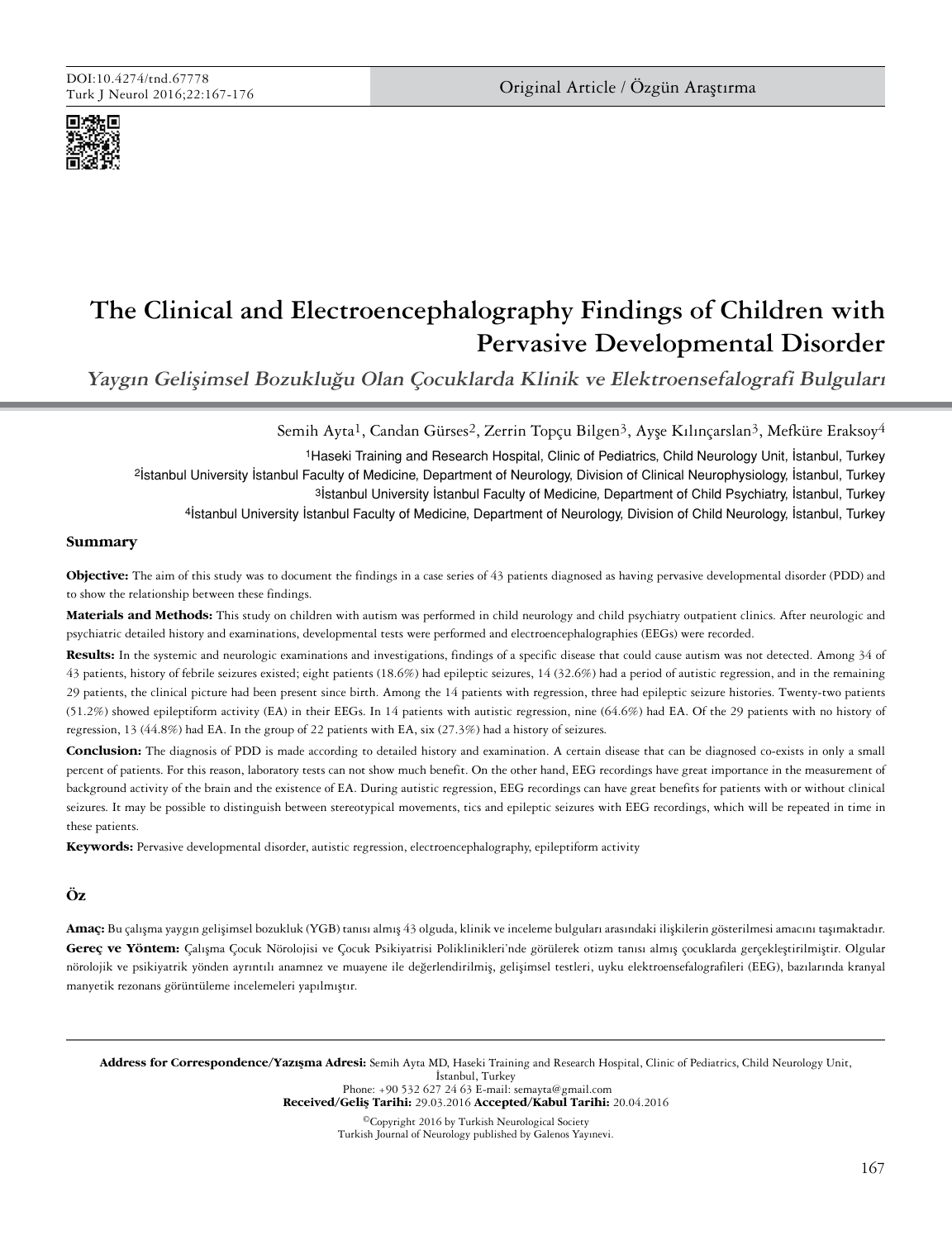**Bulgular:** Araştırmaya alınan 43 olgunun yaşları 2,7-14,0 arasında, ortalama yaş 7,6±2,8, erkek/kız oranı 3,3 olarak bulundu. Sistemik ve nörolojik muayeneler ve ileri tetkiklerde otizme neden olabilecek özgül hastalık bulgusu saptanmadı. Stereotipik hareketler 28 (%65,2) olguda vardı; en sık gözlenenler el-kollarda kanat çırpma idi. Epileptik nöbetler sekiz (%18,6) olguda, ateşli nöbet öyküsü dokuzunda (%20,9) vardı. Olguların 14'ünün (%32,6) otistik regresyondan geçtiği, 29'unda (%67,4) klinik tablonun baştan itibaren geri olduğu belirlendi. Regresyonu olan 14 olgunun üçünde, regresyon öyküsü olmayan 29 çocuğun beşinde nöbet öyküsü vardı. EEG incelemeleri 21 (%48,8) çocukta normal sınırlarda bulundu. EEG'lerinde epileptiform aktivite (EA) olanların sayısı 22 (%51,2) idi. Otistik regresyondan geçen 14 olgunun dokuzunda (%64,3), regresyonu olmayan 29 olgunun 13'ünde (%44,8) EA saptandı. EA'sı olan 22 olgunun altısında (%27,3) nöbet öyküsü vardı.

**Sonuç:** YGB tanısı ayrıntılı anamneze, kapsamlı psikiyatrik ve nörolojik muayeneye dayanır. Mental Bozuklukların Tanısal ve Sayımsal El Kitabı tanı kriterleri ile çeşitli ölçeklerden yararlanılır. Az sayıda olguda tanı konabilir bir hastalık tabloya eşlik etmekte, bu nedenle rutin ve ileri incelemelerin çok yararı ol(a)mamaktadır. EEG ise hem beynin temel biyoelektrik aktivitesinin değerlendirilmesi, hem de otizmde -epileptik nöbeti olmayan olgularda bile- sıklıkla görülebilen EA'ların saptanması ve takibi açısından değerlidir. Otistik regresyonlu olgulara, bu zaman diliminde yapılan ve uykuyu içeren EEG incelemelerinin, potansiyel yararı olabilecek antiepileptik ilaç tedavilerine kanıt sağlayabileceği akılda tutulmalıdır. Regresyon öyküsü olan/olmayan otistik olgularda süreç içinde yapılacak EEG tetkiklerinin stereotipik hareket ve tikler ile nöbetlerin ayırıcı tanısında katkı sağlayabileceği, ayrıca subklinik EA'ların saptayabileceği düşüncesindeyiz.

**Anahtar Kelimeler:** Yaygın gelişimsel bozukluk, otistik regresyon, elektroensefalografi, epileptiform aktivite

# **Introduction**

Autism is one of the severe clinical pictures of early childhood, and the main symptoms are qualitative impairments in social relationships, and verbal and nonverbal communication, and limitations in interests and activities (1). *Autism spectrum* disorders is also used nowadays instead of PDD (1,2).

Some non-specific problems are defined in the prenatal, perinatal and postnatal medical history of patients with autism (3). There are many diseases that cause autism or autism symptoms (4). Evidence for a neurobiologic basis of autism has been detected by investigating neurologic diseases that cause autistic symptoms and by neuropathologic, neurochemical, and morphometric neuroimaging studies (5). The incidence of epileptic seizures and epileptiform activities on electroencephalography (EEG), even if there is no clinical seizure,is quite high in children with autism (6).

This study was performed in children who were suspected or diagnosed as having autism and admitted to our pediatric neurology and/or child and adolescent psychiatry outpatient clinic. All patients were evaluated with a detailed neurologic examination and psychiatric history. Developmental tests were applied and at least one sleep EEG recording was performed in all patients. Some of the patients also underwent cranial magnetic resonance (MR) imaging and congenital metabolic disease (CMD) screening tests. It was aimed to demonstrate the relationships between clinical and electroencephalographic findings and to evaluate these results in light of the literature.

## **Materials and Methods**

Forty-three children who were diagnosed as having autism in the Pediatric Neurology Department or Child and Adolescent Psychiatry outpatient clinic at İstanbul University Faculty of Medicine Hospital, were included in this study. All patients underwent thorough neurologic and psychiatric examinations, Childhood Autism Rating Scale (CARS), Gesell developmental schedules or Denver 2 developmental screening test, and Autistic Behavior Checklist (ABC) forms were given to the parents.

Sleep EEG was recorded at least once and otolaryngology (ENT) examination was performed in all patients. Most of the patients underwent brainstem auditoryevoked potentials (BAEP) testing and routine blood and urine analysis. Some of the patients underwent CMD screening tests and cranial MR imaging.

## **History and Clinical Features**

The following parameters were questioned in the detailed medical history: presence of any problems in the pre-, peri-, and postnatal period; motor development stages; early symptoms that may be associated with autism; age of first words; presence and types of epileptic and/or febrile seizures; and use of antiepileptic drugs (AEDs). Parental consanguinity, and family history of late speech, speech disorders, hearing problems, and febrile or epileptic seizures were also investigated.

In the psychiatric examination, patients were evaluated in terms of cognitive and behavioral assessments, including social relations, verbal and nonverbal communication, interests and activities, and all patients were found to meet Diagnostic and Statistical Manual of Mental Disorders-4 diagnostic criteria for autistic disorders. The severity of autism was determined using CARS. This scale includes domains such as relationship to people, emotional response, adaptation to change, and a total score is obtained by summing the points of these domains. Total scores between 15-29 indicate that the individual is in the non-autistic range, scores between 30 and 36 indicate mild to moderate autism, and scores from 37 to 60 indicate severe autism.

The ABC formswere given to parents to complete and used as a screening test. The child's sensory, relating, language, social and self-help skills are scored with "yes" or "no" answers to sentence definitions (57 sentences such as "Whirls self for long periods of time", "Actively avoids eye contact"). Scores equal to or greater than 67 points support autism, whereas scores between 53 and 67 points represent moderate probability of classification as autism (7). CARS and ABC were translated into Turkish and validity/ reliability has been shown (8,9).

Head circumference was measured on systemic examination, and patients were screened for deformity, dysmorphism, skin spots, and organomegaly. Although neurologic examinations in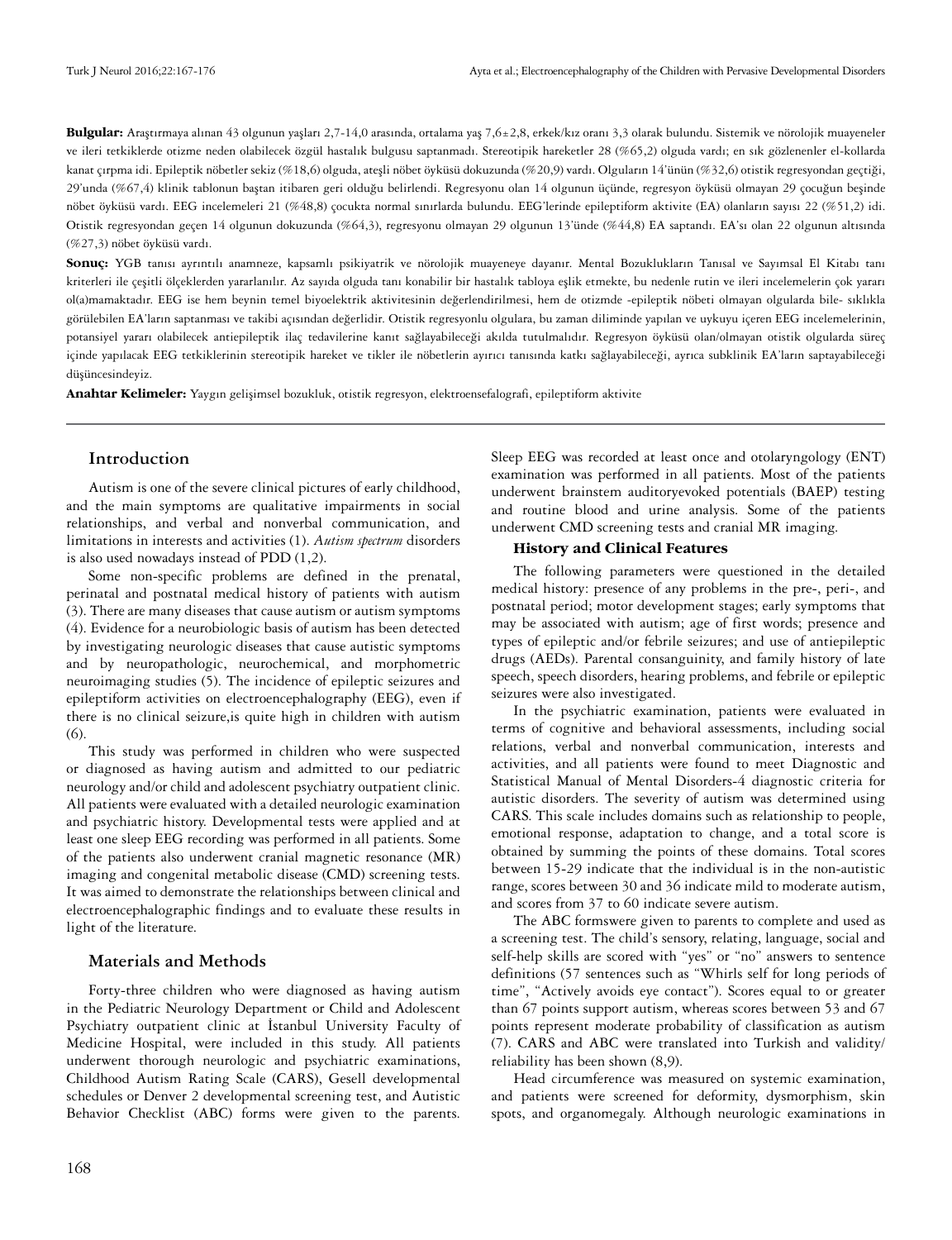children with autism are difficult, the children in this study were observed for posture, balance, gait, the use of limbs and stereotyped movements, and we tried to evaluate them in terms of cranial nerves, tone, deep tendon reflex (DTR), and plantar reflex (PR).

The ear nose and throat (ENT) examination and BAEP testing were conducted at the Center for Children with Hearing Difficulties of the ENT department. Gesell developmental schedules was performed in most of the patients, Denver 2 developmental screening test was conducted in some, and the Standfort-Binet test in only two children by experienced psychologists. Language, motor, and personal-social development stages of patients were evaluated with development scheme/ testing. These tests were also translated into Turkish and validity/ reliability has been shown (10,11,12). Some of the patients underwent routine blood/urine analysis and CMD screening tests (e.g., phenylketonuria, tyrosinemia, hyperglycinemia) were conducted at the child nutrition and metabolism department laboratories of the department of pediatrics. Neuroimaging without sedation is almost impossible in children with autism. Cranial MR investigations of some of the patients were performed at centers that provided this feasibility.

EEG recordings, including one or more sleep periods of at least 30 minutes and sometimes awake periods, were conducted inthe EEG laboratories of the Clinical Neurophysiology Department using a digital EEG device (Medelec DG Compact 32, Vickers Medical, Surrey, United Kingdom).

The typical settings for the EEG device were as follows: lowpass filter 0.5 Hz, high-pass filter 70 Hz, recording speed 30 mm/sec, and 16-22 EEG recording channels. Hyperventilation, intermittent photic stimulation and eye opening/closure was performed during awake EEG in compliant patients and sleep recordings were performed during spontaneous or oral chloral hydrate-induced sleep. All EEGs were visually examined in detail by experienced neurologists (S. A., C. G.) in terms of epileptic/ non-epileptic paroxysmal activities and baseline activity (BA). Focal/multifocal spikes, spike-slow waves, sharp-slow wave and generalized spike-slow waves were interpreted as epileptiform activities, whereas focal or generalized slow wave paroxysms as non-epileptiform activities. BA was considered "good" in the event of abundant vertex sharp waves, sleep spindles, and K-complexes, which are phasic components of non-rapid eye movement sleep (NREM) [NREM, includes superficial (stage 1 and 2) and deep sleep (stage 3) outside rapid eye movement (REM) sleep]. BA was interpreted as adequate if these three components were sufficient or some were missing. BA was identified as inadequate if phasic components were not observed. Normal awake BA consists of 8-12 Hz alpha waves originating from parieto-occipital regions during wakeful relaxation with closed eyes. However, alpha waves in the pediatric age group are often physiologically confused with theta waves of 4-7 Hz frequencies. Considering the age, awake BA was classified as good, adequate, or inadequate.

#### **Ethics Committee Approval and Informed Consent**

The study were approved by the Haseki Training and Research Hospital of Ethics Committee Approval (protocol number: 300609-2). Parental informed consent form was filled out by all participants.

#### **Statistical Analysis**

SPSS version 11.5 was used for statistical analysis. Fisher's exact test was used when the expected values in any of the cells of a 2x2 contingency table were below 10. If the value was more than 10, Yates's chi-squared test was used. Pearson's chi-square analysis was used for contingency tables larger than 2x2 (mxn).

#### **Results**

#### **Demographic Factors**

The mean age of the patients was  $7.6 \pm 2.8$  years (range, 2.7-14.0 years). The male/female ratio was found as 3.3 [33 boys (76.7%) and ten girls (23.3%)]. The mean ages at admission to the child and adolescent psychiatry and pediatric neurology department outpatient clinics were  $3.9 \pm 2.1$  years (range, 1-11 years) and  $4.9 \pm 2.4$  years (range, 1-12 years), respectively.

## **Medical History Features**

The number of patients with identified problems in the prenatal period was 18 (41.9%). Problems associated with this period are shown in Table 1.

Twenty-five (58.1%) births were vaginal and 18 (41.9%) were caesarean births. Difficult birth; cord entanglement; meconium aspiration; cyanosis; late crying and oxygen requirement, which suggests the possibility of perinatal hypoxia, were present in 11 (25.6%) patients.

Regarding motor development stages, informationcould be obtained from 30 families. Holding head was on time (2-3 months) in 29 children and delayed in one child. Unsupported sitting was on time (6-9 months) in 36 children and delayed in three children. Information could not be obtained in four children. Walking was on time (before 18 months) in 39 (90.7%) children and delayed in the remaining four patients.

Some families could not provide information on eye contact, gurgling, and interest in toys during early infancy. Twentynine patients had eye contact during early infancy, seven had "less" or "none," and no information could be obtained for seven children. Twenty-three had gurgling and seven had none. No information could be obtained for 13 children. Twenty-three children had interest in toys in early-mid infancy and eight were disinterested. No information could be obtained for 12 children.

| Table 1. The problems in the prenatal period                                         |        |              |  |  |
|--------------------------------------------------------------------------------------|--------|--------------|--|--|
|                                                                                      | Number | Ratio $(\%)$ |  |  |
| No feature                                                                           | 25     | 58.1         |  |  |
| The risk of abortion or preterm<br>labor                                             | 5      | 11.6         |  |  |
| Problems related to pregnancy<br>(emesis, hyperemesis,<br>hypertension, edema, etc.) | 4      | 9.3          |  |  |
| Infection or drug use during first<br>trimester                                      | 3      | 7.0          |  |  |
| Other (intense stress, infection or<br>drug use after first trimester)               | 6      | 14.0         |  |  |
| Total                                                                                | 43     | 100.0        |  |  |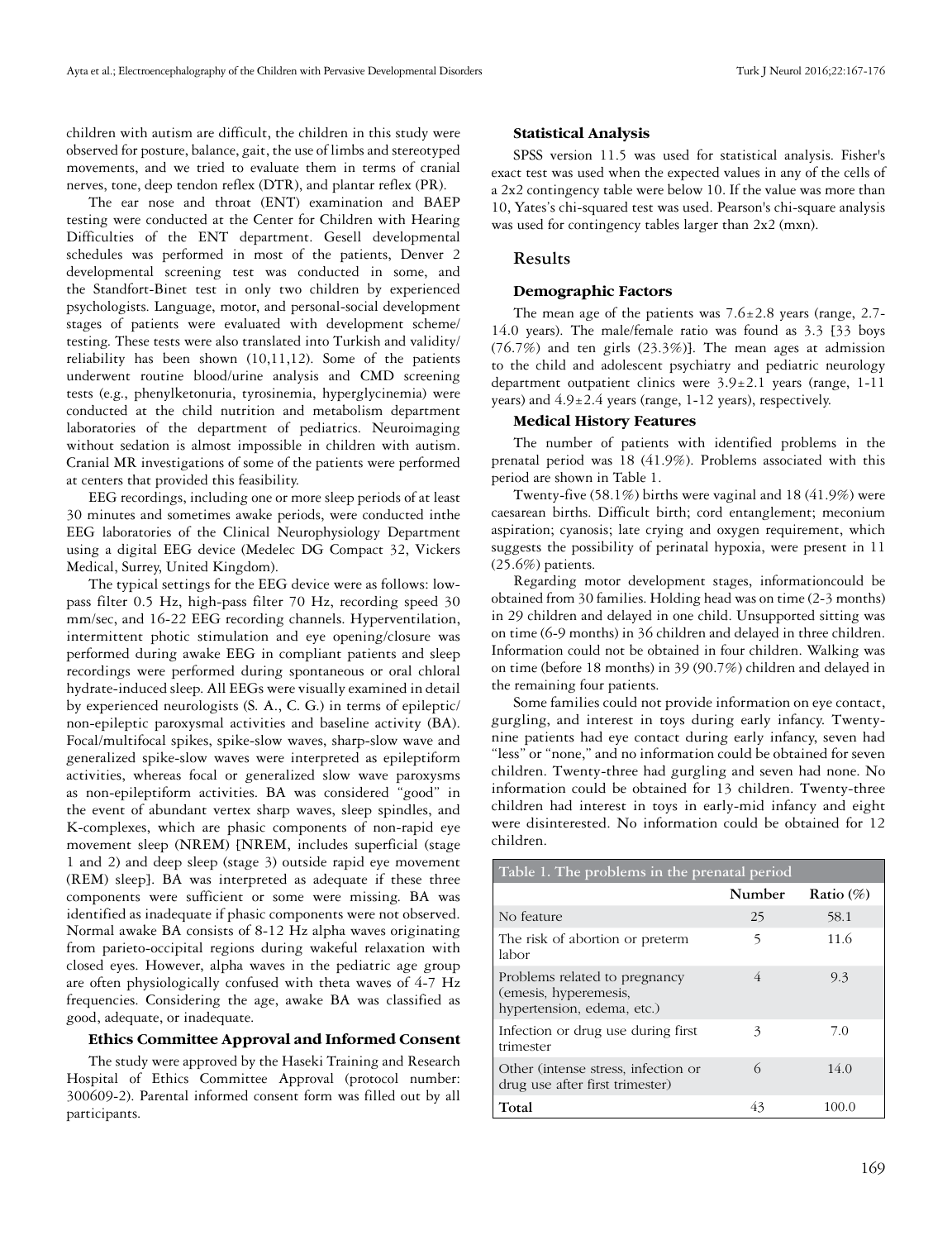Twenty-nine children spoke their first words within normal periods, but speech was delayed in 11. Three children were only able to say syllables. Of the 29 children who spoke their first words within normal periods, 25 (86.2%) were boys and four (13.8%) were girls. There were seven (63.6%) boysand four (36.4%) girlsin the group of children with delayed speech. Of the three patients who only spoke using syllables, two (66.7%) were girls and one (33.3%) was a boy. There was a large difference detected between the sexesin terms of time of first words, but it did not reach statistical significance (p>0.05).

Regarding language development in the finalclinical examination, 11 children were only able to pronounce syllables for requests, 20 were able to say words or sentences for requests, and 12 were using words/sentences for communication. Of the 11 children who were able to pronounce syllables only for requests, six (54.5%) spoke their first words on time, two (18.2%) were delayed, and three could not say any words. Of the 20 children who were able to say words or sentences for requests, 15 (75%) spoke their first words on time, and 5 (25%) were delayed. Eight (66.7%) of the 12 children who were using words/sentences for communication spoke their first words on time, four (33.3%) began speaking belatedly. The differences between the groups in terms of language development in the final clinical examination and the time of first words were statistically significant ( $p < 0.05$ ).

Febrile seizures was present in nine (20.9%) children. A history of blank or "absent" stare, which is often observed in children with autism and sometimes difficult to differentiate from absence seizures, was present in eight (18.6%) children and absent in 17 children. No information could be obtained for 18 children.

Epileptic seizures were identified in eight (18.6%) patients and were not present in 35 (81.4%) patients. The types of seizures were as follows: generalized tonic-clonic in 3 (one probably secondary generalized), generalized tonic in 2 and atonic seizures in 1. Absence seizures were observed in one child during the clinical examinations. Seizures were under 1 year of age in two patients, between 1-7 years of age in two patients, and between 7-12 years of age in the other two patients. Seizures were continuing in one patient with secondary generalized seizures, and one patient with absence seizures. Seven (87.5%) of eight patients with a history of seizures were boys and one (12.5%) was a girl. There were 26 (74.3%) boy sand nine (25.7%) girls in the group of children without seizures. History of febrile seizures was present in two (25%) of eight patients with epileptic seizures, and seven (20%) of 35 children without epileptic seizures. A significant difference was not found between the groups in terms of epileptic seizures and presence/absence of febrile seizures (p>0.05).

Thirty-three (76.7%) patients were not taking AEDs and 10 (23.3%) were on AEDs. There was a history of seizures in four patients who were on AEDs. Although four of 33 patients who were not taking AEDs had a history of terminated seizures, seizures were not specified in 29 patients.

Detailed medical history and patient file information revealed that 14 (32.6%) patients had autistic regression and 29 (67.4%) patients had mental retardation from the beginning of the clinical picture.

Seizure history was present in three of 14 children with regression and five of 29 children without regression. There were no significant differences between the two groups in terms of regression and seizures (p>0.05). Six  $(42.9%)$  of 14 patients with a history of autistic regression and four (13.8%) of 29 children with retardation from the beginning were on AEDs. Thus, a higher proportion of AED use was determined in patients with regression. The difference between groups in terms of presence of autistic regression and AED use was found to be statistically significant (p=0.055).

## **Family History**

There were relatives with delayed speech history in 13 (30.2%) children, and relatives with language and speech disorders (stuttering, inability to pronounce some letters) accompanied by other problems such as hearing loss and mental retardation in 11 (25.6%) patients. Six (14.0%) patients had a family history of epilepsy and 10 (23.3%) had a family history of febrile seizures. The other problems were as follows: neurologic problems such as mental retardation, "cerebral palsy" in the families of seven children, PDD in 2 families, and hyperactivity in 2 families. The number of families with parental consanguinity was 12 (27.9%). There was no significant difference between the groups in terms of parental consanguinity and presence/absence of language and speech disorders in the family (p>0.05). Nine (20.9%) of 43 patients in the study were the only children of the family. The number of siblings was one in 20 (46.5%) families and two or more in 14 (32.6%) families. Two patients were brothers/sisters. Apart from these, it was learned that brothers/sisters of five patients had medical problems (hyperactivity, mental retardation, speech disorder, migraines, nocturnal enuresis).

## **Physical Examination Features**

Head circumference was within the normal range in 38 children and below the 3<sup>rd</sup> percentile in one child. The patient with small head circumference was a girl, but she did not meet the criteria for Rett syndrometo be diagnosed. Head circumference could not be measured in four patients. Body weight and height were within normal limits in all patients. Systemic examination revealed large auricles in two (4.7%) children and polydactyly and syndactyly in two children. There were hyperpigmented-spots in the skin of 10 (23.2%) patients, but they did not meet the diagnostic criteria for neurocutaneus diseases.

Cranial nerve examinations were normal in 41 patients and convergent strabismus in neutral position was observed in two children. Muscle power and tone was normal in all patients. DTRs were normo-active in 37 (86.1%) children, normo-to-hyperactive in five (11.6%) patients and hyperactive in one (2.3%) patient. PRs were bilaterally flexor in 36 (83.7%) children, unilaterally flexor/extensor in four (9.3%) patients, and bilaterally extensor in three (7.0%) patients. Cerebellar tests were normal in 21 children, and could not be evaluated in 22 children. Gait was normal in 40 (93.0%) children. Intoeing was present in two (4.7%) children and one (2.3%) child had scissors gait.

The number of patients with stereotyped movements was 28 (65.2%). The distribution of these movements according to their types is shown in Table 2.

## **Scales**

This study was a cross-sectional study that mostly involved patients under follow-up and recent patients. Sixteen (37.2%) patients were classified as mild to moderate and 27 (62.8%)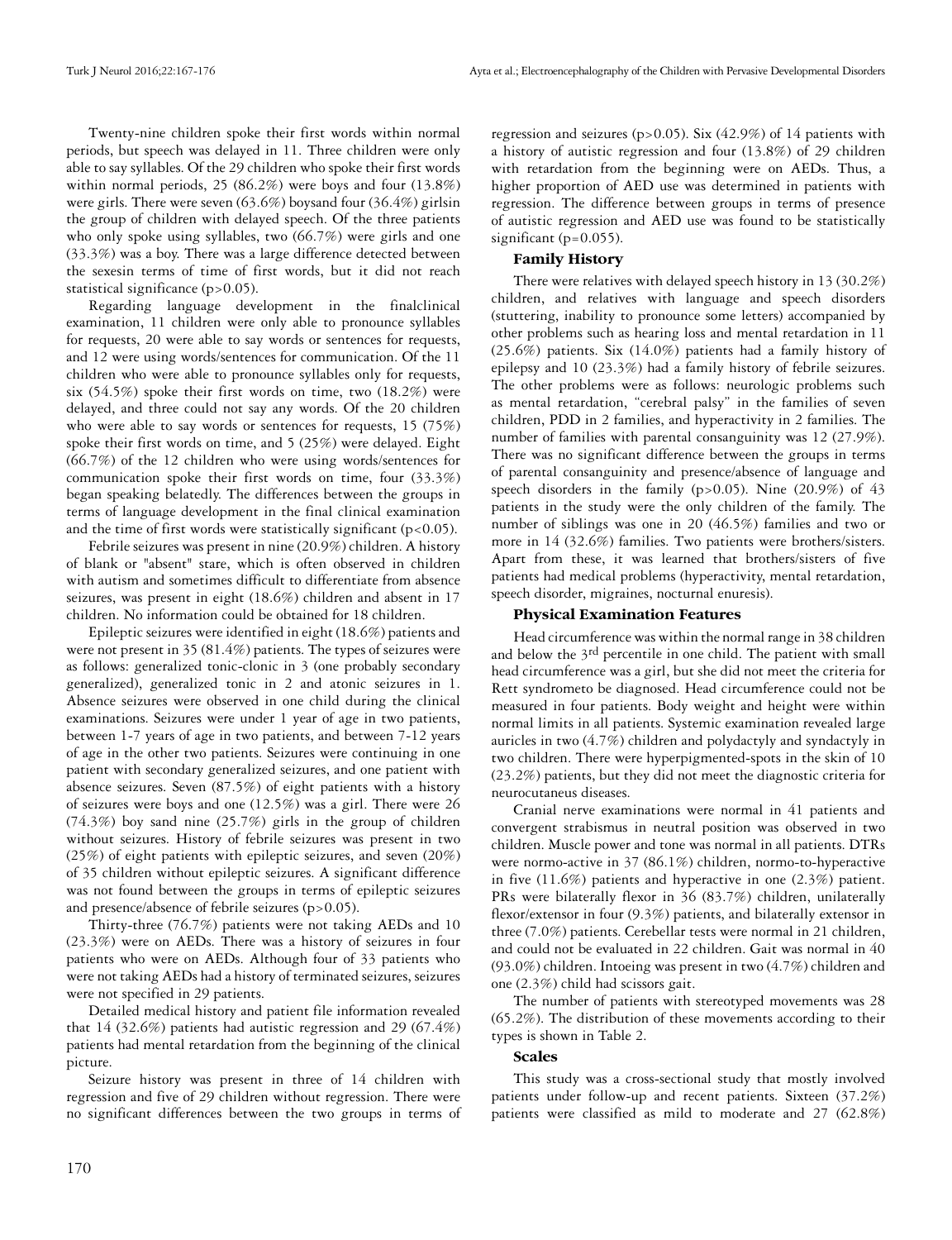patients as severe according to CARS, which was performed by child psychiatrists. ABC, a screening test completed by parents, revealed that 24 (55.9%) children had definite autism, nine (20.9%) children had probable autism, and five (11.6%) children did not have autism. Five families did not complete the checklist. Thirteen (81.2%) of 16 patients with mild-to-moderate autism according to CARS results were boys and three (18.8%) were girls. Twenty (74.1%) of 27 patients with severe autism were boys and seven (25.9%) were girls. The differences between sexes in terms of the severity of autism were not significant  $(p>0.05)$ .

There were stereotyped movements in 10 (62.5%) of 16 patients with mild to moderate autism and 19 (70.4%) of 27 patients with severe autism according to CARS. There was no significant difference between the groups in terms of the severity of autism and presence/absence of stereotyped movements (p>0.05).

## **Developmental Tests**

Gesell developmental schedules and Denver 2 developmental screening test revealed moderate language development in 14 patients, severely delayed language development in 23 patients, moderately delayed socialization in 18 patients, and severely delayed socialization in 19 patients. Thirty patients had moderately delayed motor skills and three had severely delayed motor skills. Twenty patients had moderately delayed ego adaptation and 12 had severely delayed ego adaptation. IQ was at the level of mild mental retardation (67 and 61) in two patients with Stanford-Binet test results.

#### **Routine and Advanced Studies**

Routine blood-urine analyses were within normal limits in 23 children. Three had mild anemia and the tests could not be performed in 17 patients. CMD screening test was negative in 20 patients and could not be performed in 23 children. Routine ENT examination was normal in all patients. BAEP was performed in 34 patients and the results were normal.

Cranial MR imaging was normal in 22 (51.1%) patients and within normal limits (such as terminal myelination areas) in five (11.6%) patients. One patient had an infratentorialarachnoid cyst and one patient had small, non-specific white matter lesions. Cranial MR imaging could not be performed in 14 children.

EEG recordings were performed in all patients at least once (the number of patients with one EEG was 17; 43 patients had a total of 98 EEG recordings; most were sleep EEGs, but some included both wake and sleep states) during the follow-up period, and EEG

| Table 2. The distribution of stereotyped movements |        |              |  |
|----------------------------------------------------|--------|--------------|--|
|                                                    | Number | Ratio $(\%)$ |  |
| N <sub>O</sub>                                     | 15     | 34.8         |  |
| Hand and arm flapping                              | 12     | 27.9         |  |
| Body rocking, head nodding                         | 6      | 14.0         |  |
| Bringing the hand or an object into<br>mouth       | 1      | 2.3          |  |
| Other (hitting head, whirling<br>around)           | 3      | 7.0          |  |
| Multiple stereotypes                               | 6      | 14.0         |  |
| Total                                              | 43     | 100.0        |  |

recordings were normal or within normal limits in 21 (48.8%) patients. Twenty-two (51.2%) patients had epileptiform activity (EA) on EEGs and two of those patients also had non-epileptiform activities. BA was good in 25 (58.8%) patients, adequate in 15 (34.9%) patients, and inadequate in three (7%) patients.

Of 22 patients with EA on EEG, nine had autistic regression and 13 did not. Five of 21 patients without EA had a history of regression. When viewed from another perspective, nine (64.3%) of 14 patients with autistic regression and 13 (44.8%) of 29 patients without history of regression had EA. There was no statistically significant difference between groups in terms of presence/absence of EA on EEG and presence of regression  $(p>0.05)$ .

Seizure history was specified in six (27.3%) of 22 patients with EA and 2 (9.5%) of 21 children without EA. From another perspective, EA was present in 6 (75%) of 8 patients with seizures and absent in two patients. Seizures were continuing in two of eight patients (Figure 1, 2). Nineteen (54.3%) of 35 children without seizure history had no EA on EEG but it was present in the remaining 16 (45.7%) patients (Figure 3). There was no statistically significant difference between the groups in terms of presence/absence of EA on EEG and presence/absence of seizure history (p>0.05). Of 22 patients with epileptiform EEG findings, EAs were focal in 20 (90.9%) patients, focal and generalized in one (4.55%) patient, and only generalized in one patient. The distributions of focal EAs according to hemispheres and regions are shown in Tables 3 and 4, respectively.

One of the 21 patients without EA was on AED treatment, and this patient did not have a history of epileptic seizure. AED was continued as it was thought to be more useful in behavioral aspects. Nine (40.9%) of 22 patients with epileptiform EEG findings were on AED treatment. When viewed from another perspective, nine (90%) of 10 patients on AEDs had EAs on EEG, four of whom had a seizure history. A statistically significant difference was found between the groups in terms of presence/absence of epileptiform EEG findings and AED use  $(p<0.05)$ .



**Figure 1.** Irregular generalized epileptiform activities with eye closure during intermittent photic stimulation in awake status in a patient with absence seizures, and also focal epileptic focus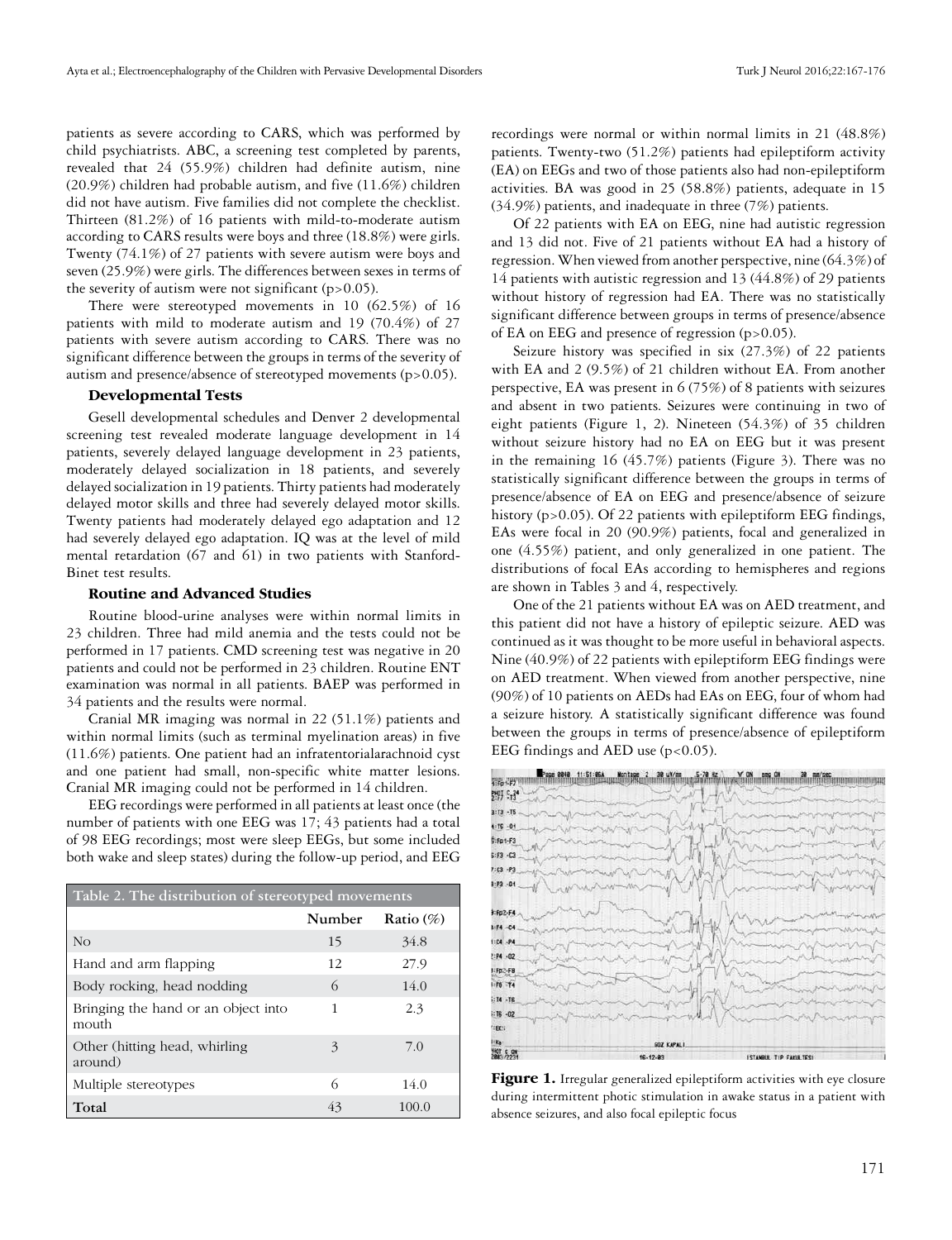## **Discussion**

The etiology in PDDs is heterogeneous and there are known causes such as genetic and epileptic syndromes, neurocutaneus diseases, acquired processes, and metabolic disorders in only a small number of patients  $(3, 4, 13)$ . In the vast majority of patients, this disorder is idiopathic with an etiology of unknown cause (13).

No medical or biological test has yet been found for a definite diagnosis of autism (4). The first sign of autism usually noticed by parents is that their children "do not respond when they call his/ her name". All patients should undergo ENT examination, hearing tests, and BAEP examinations (13,14,15). Epileptic seizures and/ or EAs on EEG are seen at high rates in patients with autism. The epilepsy rate in autism was found between 5-38.3% in studies in different age groups. The frequency of EA on EEG of children with autism and epilepsy was reported as 59-75%, and this ratio is at the level of  $8-15\%$  in patients withoutepilepsy (16,17). With this information, it is important to obtain a good seizure history and to perform awake-sleep EEG recordings in patients with PPD.

In this study, the male/female ratio was found as 3.3 in 43 patients with autism. In this relatively small group, consistent with the literature, autism was found more commonly in boys  $(14,15)$ .

Prenatal problemssuch as abortion/preterm labor and pregnancy problems, which are specified as frequently encountered in the medical histories of children with autism, were identified in 58.1% of patients. The findings suggestedthat the possibility of perinatal hypoxia was present in 25.6% of patients. The nonspecific pre-, peri-, and postnatal problems were not high in this study (3).

According to the families who could provide information about motor development stages, unsupported head and sitting were delayed in one and three children, respectively. The number

| Table 3. The distribution of focal epileptiform activities<br>according to the hemispheres |         |              |  |
|--------------------------------------------------------------------------------------------|---------|--------------|--|
|                                                                                            | Number  | Ratio $(\%)$ |  |
| Left                                                                                       | $\circ$ | 30.0         |  |
| Right                                                                                      |         | 35.0         |  |
| Left and right                                                                             | 5       | 25.0         |  |
| Midline                                                                                    | 2       | 10.0         |  |

**Table 4. The distribution of focal epileptiform activities according to regions**

|                                                    | Number        | Ratio $(\%)$ |
|----------------------------------------------------|---------------|--------------|
| Temporal, centro-temporal                          | 2             | 10.0         |
| Central, centro-parietal                           | 5             | 25.0         |
| Frontal, fronto-temporal, fronto-<br>central       |               | 35.0         |
| Occipital, occipito-temporal,<br>occipito-parietal |               | 15.0         |
| Parietal                                           | 1             | 5.0          |
| Multiple regions                                   | $\mathcal{P}$ | 10.0         |

of patients who started walking after 18 months of age was 4. The indicating signs for autism spectrum disorders such as less/no eye contact, lack of gurgling, and lack of interest in toys were identified in 25% of patients. These findings suggest that informing families about clues for early diagnosis, paying attention to cognitive/ behavioral development issues besides motor development, and investigating children's home/family environment videos are of great importance (18).

The number of children who said their first words before 18months of age was 29 (67.4%) and those with delayed speech was 11 (25.6%). The proportion of girls in these two groups was 13.8% and 36.4%, respectively. Of the three patients who spoke only with syllables, two were female. There was a strong relationship between the time of first words and sex, but it did not reachsignificance. This situation suggests that language disorders in girls with autism might be more frequent; the general consensusis that autism is less common in females than males and



Figure 2. Epileptogenic foci (sharp waves and spikes) in the left and right temporal regions during sleep in the same patient



Figure 3. 1-3 Hz slow waves and sharp waves and spikes in the right temporal area on first sleep electroencephalography of a patient without seizure history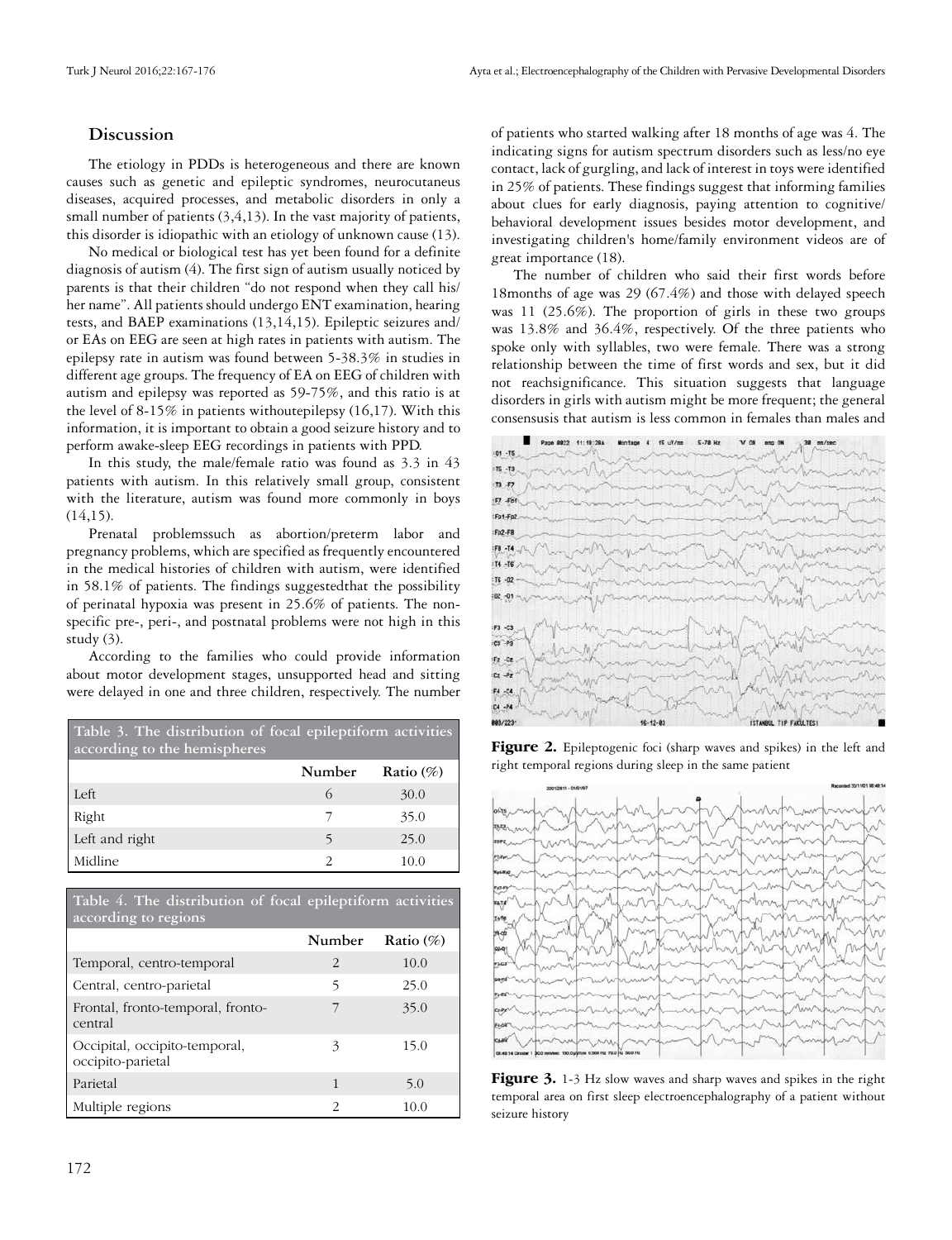that cognitive deficits are more severe in females, even if Rett syndrome is excluded (15,19).

Regarding language development in the final clinical examination, 11 (25.6%) children were able to pronounce only syllables for requests. Twenty (46.5%) children were able to say words or sentences for requests and 12 (27.9%) were using words/sentences for communication. Considering that 25% of the patients do not/cannot benefit from special training, it can be suggested that speech-language therapy along with special trainingmay provide significant benefit for communication and language problems, which are one of the most important signs of autism (20).

There were relatives with delayed speech history in 13 (30.2%) children, and relatives with language and speech disorders accompanied by other problems in 11 (25.6%) patients. These findings are consistent with the literature, which also found anincreased number of delays in speech and language disorders in families of children with autism (19). Fourteen percent of patients had a family history of epilepsy and 23.3% had a family history of febrile seizures. Two families had members with PDD and 2 families had members with hyperactivity. These findings suggest that the families of children diagnosed with autism had other developmental disorders besides those associated with language (15,21). There is already a growing knowledge of the role of genetics in autism and studies are being conducted to determine different phenotypes (4,22).

Cranial nerve examinations were normal in 41 patients and convergent strabismus in the neutral position was observed in two children. Muscle power and tone was normal in all patients. DTRs were normo-active in 37 (86.1%) children and PRs were bilaterally flexor in 36 (83.7%) children. Gait was normal in 40 (93.0%) children and intoeing was present in two children. One child had scissors gait. Upper and lower DTRs were hyperactive in this patient whohad stayed in the neonatal incubator in the newborn period due to sepsis. Although a classic neurologic examination is very difficult in children with autism, it is possible to detect some signs of autism if a neurologic examination is combined with careful observation (19).

Stereotyped movements were observed in 28 (65.2%) patients. The most commonly observed movements were hand and arm flapping (27.9%), body rocking, and head nodding (14.0%). Stereotypies are not specific to autism, but are known to present frequently in children with autism, especially in patients with more severe mental retardation (3,13,23).

The children were evaluated using CARS by child psychiatrists, and the majority of patients were on special training. Sixteen (37.2%) patients were classified as mild to moderate and 27 (62.8%) patients as severe autism. ABC, which was completed by parents, revealed that 24 (55.9%) children had definite autism, nine (20.9%) children had probable autism and five (11.6%) children did not have autism. The difference between ABC and CARS results (five patients did not have autism according to ABC) was likely to be related to the evaluation of tha parents according to the previous status of their children, not according to their peers and/or also their inability to be objective.

The patients were detected to be moderately or severely delayed in language development and socializationin the Gesell developmental schedules and Denver 2 developmental screening test. IQ was at the level of mild mental retardation in two patients in the Stanford-Binet test results. The cognitive status of children with autism was determined using standardized IQ tests in most studies in the literature (13,14,19). We believe that studies in children with autism in Turkey will be more valuable if standardized IQ tests are used.

ENT examinations in all patients and BAEP studies in 34 patients were normal. CMD screening tests performed in 20 patients were normal. Cranial MR imaging was normal/ within normal limits in 27 patients and there were non-specific pathologies in two patients. Routine and advanced examinations, except ENT examination, could not be completed in all patients due to economic problems. In addition, we did not insist on tests, because there were nofindings suggestive of a specific disease in children. On the other hand, pathologies that may be associated with autism (except 51.2% EA on EEGs) could not be detected in children with the performed tests. Although our study population was small, these findings suggest that only a small number of patients with autism have an underlying diagnosable disease, and that metabolic tests and neuroimaging are not informative in the absence of signs suggestive of an underlying specific disorder (3,4,13).

Epileptic seizures were present in eight (18.6%) patients. Of eight patients with seizure history, seven (87.5%) were boysand one (12.5%) was a girl. Of the 35 children without seizures, 26 (74.3%) were boysand nine (25.7%) were girls. History of febrile seizures was present in two (25%) of eight patients with epileptic seizures and seven (20%) of 35 children without epileptic seizures. There were no differences between groups in terms of epileptic seizures and presence/absence of febrile seizures, and as well as sex and epileptic seizures. The rate of epilepsy in children with autism (two peaks including the first 3 years of age and puberty) has been reported as 25-33% in the literature (16,17,24).

All types of seizures can be seen in children with autism (3) and the most common types are complex partial, atypical absence, myoclonic, and tonic-clonic seizures (16). It is difficult to distinguish absence seizures from non-response when called and some motor seizures from stereotyped movements and tics (6). The risk factors for epilepsy in autism are age, presence of motor problems, the severity of cognitive deficits, and the extent of underlying brain lesions, if present (3,6). Other accompanying disorders change the frequency of epilepsy in autism, but the rate of secondary autism with those disorders is very low (25). The 18.6% epilepsy rate in patients with autism in our study is consistent with the literature. Also, absence of a significant difference between groups with and without epileptic seizures in terms of male and female sex ratio is consistent with the opinion that these ratios are close to each other in the absence of severe mental or motor deficits.

In this study, 33 (76.7%) patients were not taking AEDs and 10 (23.3%) were on AEDs. There was a seizure history in four patients who were on AEDs. Although four of 33 patients who were not taking AEDs had a history of terminated seizures, seizures were not specified in 29 patients. The treatment of seizures in children with autism is not different from the treatment in children withepilepsy without autism (26); AED treatment can also have indirect positive effects besides seizure control in patients with both autism and epilepsy. The use of AEDs in patients with EA on EEG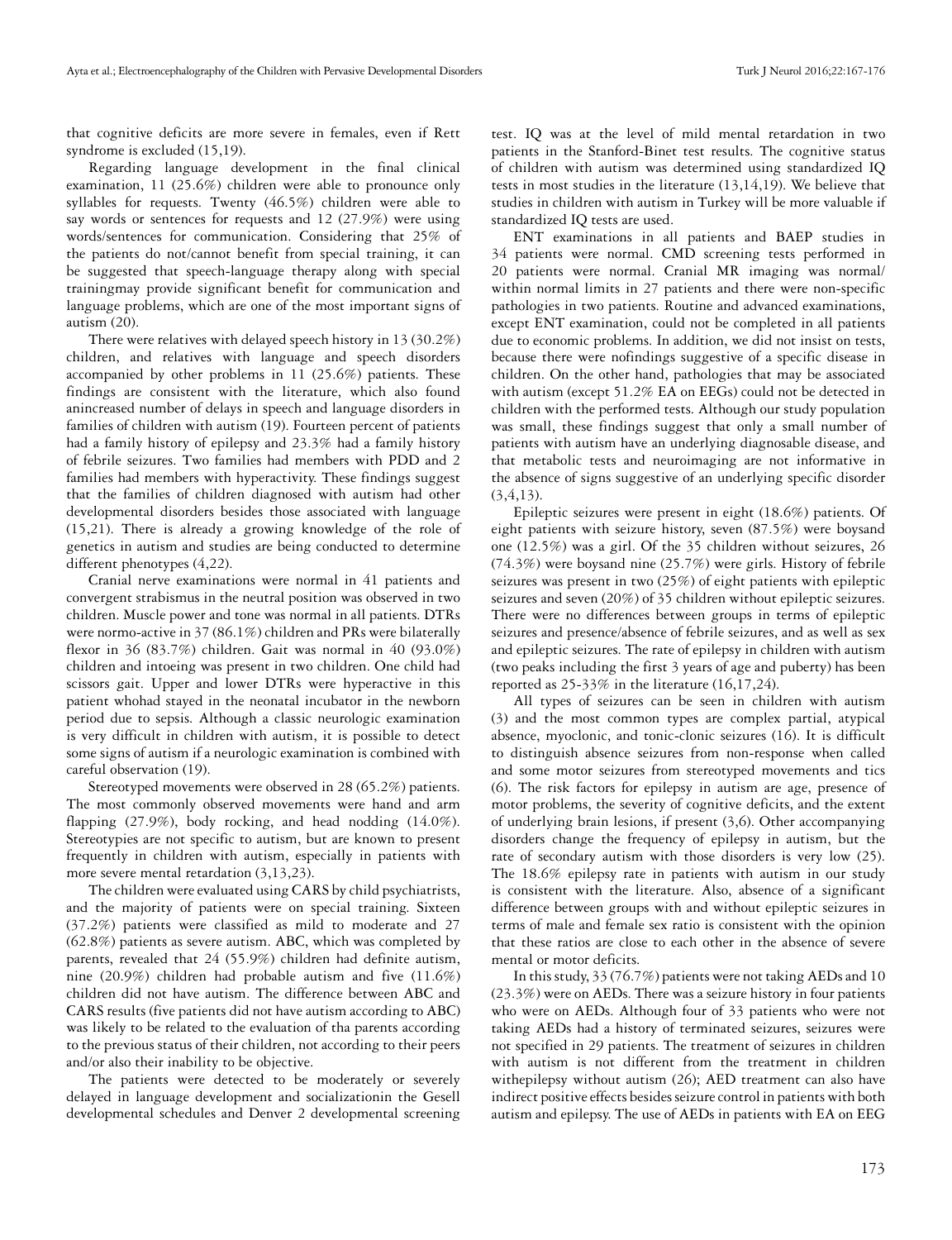who have no history of seizure is a controversial issue  $(3,13,27)$ . In publications related to the cellular basis of autism, a significant portion of behaviors in children with autism has been reported to be associated with dysfunctions of structures such as the temporal lobe, hippocampus, amygdala, and neocortex (28). In addition, functional disorders in serotonergic, dopaminergic, gabaergic, and cholinergic systems also play a role (27,29). These neuroanatomic and neurochemical abnormalities may be responsible for the high rates of epilepsy seen in children with autism. In addition, genetics has a major role in autism and seems to be an important variable in the association of autism with epilepsy (30).

Detailed medical history and patient file information revealed that 14 (32.6%) patients had autistic regression and 29 (67.4%) patients had mental retardation from the beginning of the clinical picture. History of seizures was present in three of 14 children with regression and five of 29 children without regression; however, there were no significant differences between the two groups in terms of regression and seizures. Six (42.9%) of 14 patients with a history of autistic regression and four (13.8%) of 29 children with retardation from the beginning were on AEDs. There was a large difference between groups in terms of presence of autistic regression and AED use and it was found to be statistically significant. Symptoms begin during infancy in the majority of children with autism; however, problems arise after normal or near-normal development in some patients. Autistic regression is characterized by loss of acquired speech, social and game skills before 2 years of age, and its prevalence is reported between 30% and 39% (17,31). The rate of children with identified regression in our study was 32.6%, which is consistent with the literature. The causes of autistic regression are being discussed extensively. The importance of epileptiform EEG abnormalities in the pathophysiology of regression in autism has been reported in many studies, and the presence of epilepsy has been mentioned in a small number of studies (32,33). In a study in children with speech regression who met the diagnostic criteria for autism spectrum disorder, the mean regression time was determined as 22.8 months. It was also found that patients who regressed before the age of three years were more likely to develop autistic behaviors (92% in boys, 85% in girls), but had less epileptic seizures (14%). However, more frequent seizures (53%), but less autistic regression (69% in boys, 33% in girls) were observed in patients with speech regression after the age of 3 years. As a result, it was emphasized that patients with speech regression at younger ages were more likely to have autistic regression, and older children were more likely to have clinical pictures associated with speech regression only (34).

EEG recordings in this study were performed at least once in all patients, and were normal or within normal limits in 21 (48.8%) patients. Twenty-two (51.2%) patients had EA on EEGs. Nine (64.3%) of 14 patients with autistic regression and 13 (44.8%) of 29 patients without history of regression had EA. Seizure history was specified in six (27.3%) of 22 patients with EA. From another perspective, EA was present in 6 (75%) of eight patients with seizures and seizures were continuing in two patients. Sixteen (45.7%) of 35 children without seizure history had EAs on EEG. There was no statistically significant difference between groups in terms of presence/absence of EA on EEG and presence of regression, and presence/absence of EA on EEG and presence/absence of seizure history. The numeric results still

showed significantly higher rates of EAs in patients with autistic regression and seizure history. The EA rate was detected as 46% on long-term video-EEG recording of patients with autism spectrum disorder with a history of regression, but without clinical seizures (33). We found an EA rate of 51.2% in our study. In a study in which no significant differences could be detected in patients with and without regression in terms of the prevalence of epilepsy and frequency of epileptiform EEG, the risk of EA was shown to increase two-fold in patients with regression when epileptic children with autism were removed from the analysis. In the same study, children with EAs in the centro-temporal (perisylvian) region were found as those with the highest rate of regression, but without seizures. It was also reported that the probability of regression in children with low cognitive functions in autism was higher, and that they had more epilepsy and epileptiform EEG prevalence rates (17).

Language disorders accompanied by epileptiform EEG abnormalities in children include Landau-Kleffner syndrome (LKS) [acquired epileptic aphasia (AEA)], developmental language disorders (developmental dysphasia), and continuous spikes and waves during slow-wave sleep (CSWS), as well as autism spectrum disorders. In these disorders, the relationship between epilepsy and problems in the language and/or other cognitive functions is unclear (35). One opinion is that epilepsy and dysfunctions in these fields are different aspects of a common disorder in the brain. However, some researchers argue that EAs directly lead to deteriorations in language and other cognitive areas (36). Verbal auditory agnosia (VAA) was reported asthe most common language disorder subtype associated with epilepsy and EA on EEG in autism and developmental language disorders (16,17). VAA is also the most common type of language disorder in LKS (17,37). According to studies that took AEA as a model, the developing brain is susceptible to epileptic seizures and EAs. In these studies, it was described that brain regions responsible for simple functions developed quickly and that brain regions associated with complex neuropsychologic functions underwent a long developmental process. It has been also stated that these functions are more damaged if developmental periods overlap epileptic processes. It was also considered that a specific learning disability could develop in children if other specific areas or more general cognitive functions were affected in addition to speech. It was thought that an acquired psychosis or an autistic disorder could emerge as the main problem if EA affected regions associated with behavior control. If EAs originate from non-functional or non-specific regions, the disorder cannot be noticed initially or deficiencymay be observed in the acquisition of these functions. An example of this is developmental language disorders and epilepsy association; the seizure rate in these children is higher than the normal population (36).

CSWS syndrome is characterized by epileptic seizures, neurocognitive regression, dyspraxia, attention deficit, hyperactivity, and autistic and/or psychotic behavior (37). The typical EEG findings are widespread spike-slow wave activity that are present on 3 or more EEG recordings and occupy more than 85% of NREM sleep (38). AEDs such as clobazam, valproic acid, and ethosuximide are used for seizures in LKS and CSWS. Corticosteroids and adrenocorticotropic hormone (corticotropin) are used mainly for language disorders in LKS and mental and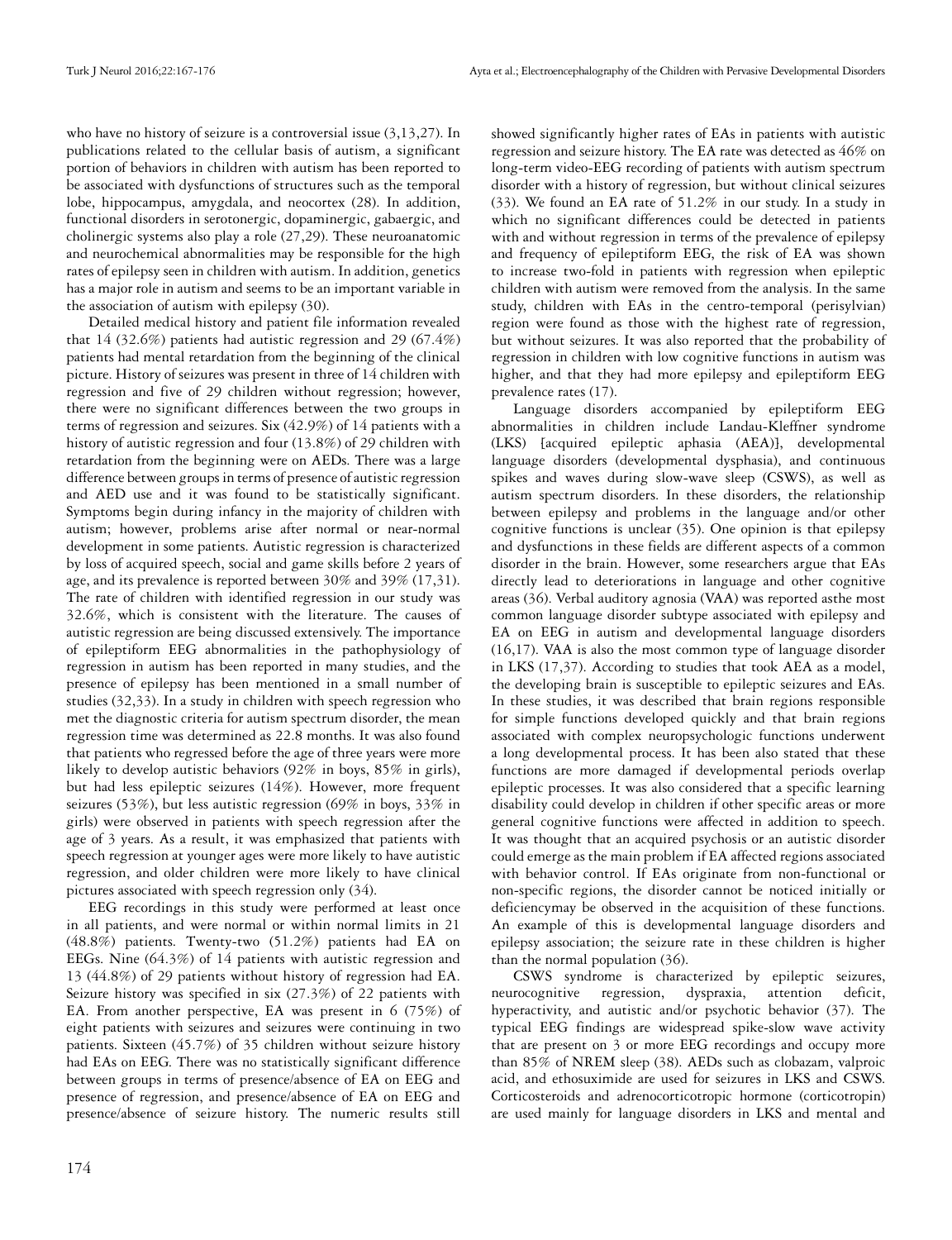behavioral disorders in CSWS syndrome, and intense EAs on EEGs, which are thought to be the main cause of these problems (39).

Although there is no clear evidence regarding the causal role of epileptiform EEG and epilepsy in autistic spectrum disorders, it was noted that the pathophysiology might be similar to the pathophysiology in LKS and CSWS syndrome, particularly in patients with regression history and EAs on EEGs (36,40). Some researchers perform similar treatments to LKS in small children with only language regression or autistic regression, even in the absence of clinical seizures or EAs (41). The necessity for being that aggressive for treatment is very questionable, but data suggest that medical methods that suppress/terminate EAs in autistic regression patients with epileptiform EEGs would be useful. Thus, clinical recognition of patients while they are undergoing autistic regression and EEG recordings including sleep are important (34,42). However, children aged less than two years who arestartingtowalk, a small number of children with regression but without clinical seizures draw the attention of their families and/or professionals, and only a small part of these children are followedup (3). The likelihood of detection of EAs in EEG is greaterin patients with seizures accompanied by autistic regression (6,43).

#### **Conclusion**

Parents want to know whether there is a cause that leads to autism in children and ask the necessity of routine and/or further blood and urine analyses and neuroimaging. Families should be informed that different causes could cause autism and with the exception of BAEP and EEG, testsare informative in a very small number of children and therefore should not necessarily be performed in all children with autism. It should also be noted that these tests are planned in patients with detected signs in systemic and neurologic examinations, history of pre-, peri-, and postnatal damage, and/or regression, metabolic/genetic disease, and suspected seizures.

#### **Acknowledgments**

We would like to thank psychologists of child and adolescent psychiatry department for performing developmental tests; physicians and technicians of Center for Children with Hearing Difficulties for performing ENT examinations and BAEP tests; and Prof. Dr. Barış Korkmaz for his guidance and contribution in this work.

#### **Ethics**

Ethics Committee Approval: The study were approved by the Haseki Training and Research Hospital of Ethics Committee Approval (protocol number: 300609-2), Informed Consent: Parental informed consent form was filled out by all participants.

Peer-reviewed: Externally peer-reviewed.

#### **Authorship Contributions**

Surgical and Medical Practices: Semih Ayta, Candan Gürses, Zerrin Topçu Bilgen, Ayşe Kılınçarslan, Concept: Semih Ayta, Candan Gürses, Mefküre Eraksoy, Design: Semih Ayta, Candan Gürses, Mefküre Eraksoy, Data Collection or Processing: Semih Ayta, Candan Gürses, Zerrin Topçu Bilgen, Ayşe Kılınçarslan, Analysis or Interpretation: Semih Ayta, Candan Gürses, Mefküre Eraksoy, Literature Search: Semih Ayta, Candan Gürses, Writing: Semih Ayta.

Conflict of Interest: No conflict of interest was declared by the authors.

Financial Disclosure: The authors declared that this study received no financial support.

## **References**

- 1. Washington DC APB. Mental Bozuklukların Tanısal ve Sayımsal Elkitabı. In: Köroğlu E. (ed). Hekimler Yayın Birliği, 1995:78-85.
- 2. In: Öztürk MO, Uluğ B (eds). ICD-10 Ruhsal ve Davranışsal Bozukluklar Sınıflandırması. Ankara: Türkiye Sinir ve Ruh Sağlığı Derneği Yayını, 1993:238-245.
- 3. Rapin I. Autism. N Engl J Med 1997;337:97-104.
- 4. Muhle R, Trentacoste SV, Rapin I. The genetics of autism. Pediatrics 2004;113:e472-486.
- 5. Rumsey JM, Ernst M. Functional neuroimaging of autistic disorders. Ment Retard Dev Disabil Res Rev 2000;6:171-179.
- 6. Tuchman R, Rapin I. Epilepsy in autism. Lancet Neurol 2002;1:352-358.
- 7. Nordin V, Gillberg C. Autism spectrum disorders in children with physical or mental disability or both. II: Screening aspects. Dev Med Child Neurol 1996;38:314-324.
- 8. Gürkan A, Sütçü ST. Otizm davranış kontrol listesinin geçerlik ve güvenirliği Nöropsikiyatri Toplantıları-II Otizm Sempozyumu. 2004.
- 9. Sucuoğlu B, Öktem F, Akkök F, Gökler B. Otistik çocukların değerlendirilmesinde kullanılan ölçeklere ilişkin bir çalışma. 3P Dergisi 1996;4:116-121.
- 10. Anlar B, Yalaz K. Denver II Gelişimsel Tarama Testi, Türk Çocuklarına Uyarlanması ve Standardizasyonu. Hacettepe Üniversitesi Tıp Fakültesi Çocuk Nörolojisi Bölümü. 1996.
- 11. Cansever G. Klinik Psikolojide Değerlendirme Yöntemleri. Boğaziçi Üniversitesi, İdari Bilimler Fakültesi, İstanbul. 1982:230.
- 12. Aydoğmuş K, Gürkanlar K, Ezik Z. Zeka geriliği düzeyleri ile sosyoekonomik koşullar arasındaki ilişki konusunda bir çalışma. Nöropsikiyatri Arşivi 1977;14:39-44.
- 13. Rapin I. Autistic children: diagnosis and clinical features. Pediatrics 1991;87:751-760.
- 14. Tsai LY, Ghaziuddin M. Autistic Disorder. American Psychiatry Press, Washington, 2000;17:219-254.
- 15. Korkmaz B. Otizm ve Otistik Spektrum Bozuklukları. Pediatrik Davranış Nörolojisi. İstanbul Üniversitesi Yayınları 2000;14:129-164.
- 16. Tuchman RF, Rapin I, Shinnar S. Autistic and dysphasic children. II: Epilepsy. Pediatrics 1991;88:1219-1225.
- 17. Tuchman RF, Rapin I. Regression in pervasive developmental disorders: seizures and epileptiform electroencephalogram correlates. Pediatrics 1997;99:560-566.
- 18. Baranek GT. Autism during infancy: a retrospective video analysis of sensorymotor and social behaviors at 9-12 months of age. J Autism Dev Disord 1999;29:213-224.
- 19. Tuchman RF, Rapin I, Shinnar S. Autistic and dysphasic children. I: Clinical characteristics. Pediatrics 1991;88:1211-1218.
- 20. Aman MG. Treatment planning for patients with autism spectrum disorders. J Clin Psychiatry 2005;66(Suppl)10:38-45.
- 21. Piven J, Palmer P. Psychiatric disorder and the broad autism phenotype: evidence from a family study of multiple-incidence autism families. Am J Psychiatry 1999;156:557-563.
- 22. Szatmari P, MacLean JE, Jones MB, Bryson SE, Zwaigenbaum L, Bartolucci G, Mahoney WJ, Tuff L. The familial aggregation of the lesser variant in biological and nonbiological relatives of PDD probands: a family history study. J Child Psychol Psychiatry 2000;41:579-586.
- 23. Bodfish JW, Symons FJ, Parker DE, Lewis MH. Varieties of repetitive behavior in autism: comparisons to mental retardation. J Autism Dev Disord 2000;30:237-243.
- 24. Tuchman R, Moshe SL, Rapin I. Convulsing toward the pathophysiology of autism. Brain Dev 2009;31:95-103.
- 25. Pavone P, Incorpora G, Fiumara A, Parano E, Trifiletti RR, Ruggieri M. Epilepsy is not a prominent feature of primary autism. Neuropediatrics 2004;35:207-210.